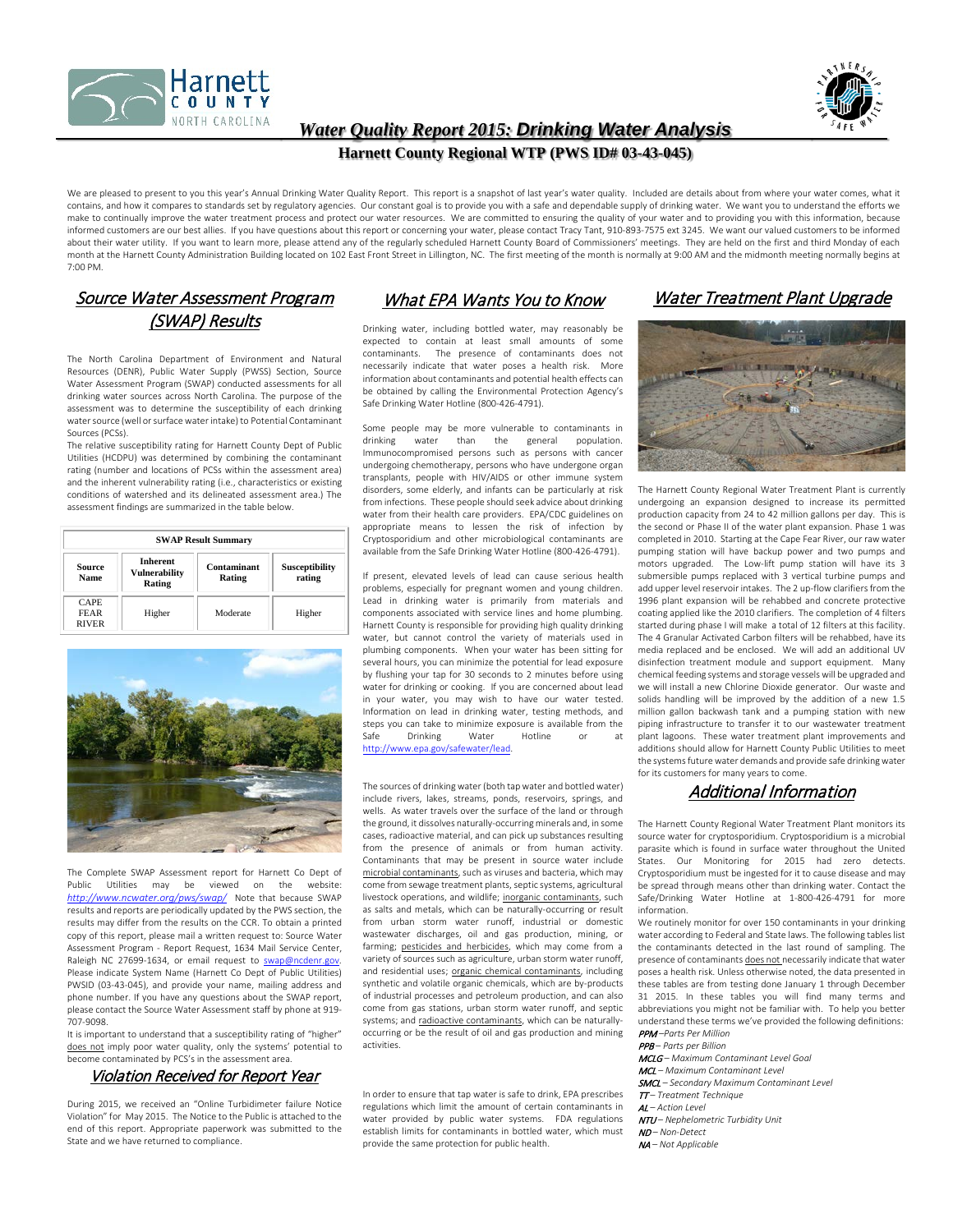| Turbidity (NTU)                                                     | <b>Treatment Technique (TT)</b><br><b>Violation Y/N</b> | <b>Your Water</b> | <b>Treatment Technique (TT) Violation</b><br>if:                      | <b>Likely Source</b> |
|---------------------------------------------------------------------|---------------------------------------------------------|-------------------|-----------------------------------------------------------------------|----------------------|
| Highest single measurement                                          |                                                         | 0.1               | Turbidity $> 1$ NTU                                                   | Soil runoff          |
| Lowest monthly percentage of<br>samples meeting turbidity<br>limits |                                                         | 100%              | Less than 95% of monthly Turbidity<br>measurements are $\leq$ 0.3 NTU |                      |

|                                                    | <b>CONTAMINANT TEST RESULTS</b> |                |               |       |                        |                  |                                                                                                                              |  |  |  |  |  |
|----------------------------------------------------|---------------------------------|----------------|---------------|-------|------------------------|------------------|------------------------------------------------------------------------------------------------------------------------------|--|--|--|--|--|
| <b>Contaminant</b> [code]<br>(units)               | <b>MCL</b>                      | <b>MCLG</b>    | Your<br>Water | Range | Date of<br>Sample      | <b>Violation</b> | <b>Likely Source of Contamination</b>                                                                                        |  |  |  |  |  |
| <b>Microbiological Contaminants</b>                |                                 |                |               |       |                        |                  |                                                                                                                              |  |  |  |  |  |
| Total Coliform Bacteria (presence<br>or absence)   | $> 5\%$                         | $\mathbf{0}$   | 2.1%          | N/A   | N/A                    | N                | Naturally present in the environment                                                                                         |  |  |  |  |  |
| Fecal Coliform or E. coli<br>(presence or absence) | $\mathbf{0}$                    | $\mathbf{0}$   | 0%            | N/A   | N/A                    | N                | Human and Animal Fecal Waste                                                                                                 |  |  |  |  |  |
| <b>Regulated Inorganic Contaminants</b>            |                                 |                |               |       |                        |                  |                                                                                                                              |  |  |  |  |  |
| Fluoride (ppm)                                     | $\overline{4}$                  | $\overline{4}$ | 0.54          | N/A   | 1/6/15                 | N                | Erosion of natural deposits; Water additive which promotes strong teeth;<br>Discharge from fertilizer and aluminum factories |  |  |  |  |  |
| <b>Lead and Copper Contaminants</b>                |                                 |                |               |       |                        |                  |                                                                                                                              |  |  |  |  |  |
| Copper (ppm) 90 <sup>th</sup> Percentile           | $AL=1.3$                        | 1.3            | 0.098         | N/A   | $8/20/13$ -<br>9/20/13 | N                | Corrosion of household plumbing systems; erosion of natural deposits; leaching<br>from wood preservatives                    |  |  |  |  |  |
| Lead (ppb) $90th$ Percentile                       | $AL=15$                         | $\mathbf{0}$   | N/D           | N/A   | $8/20/13$ -<br>9/20/13 | $\mathbf N$      | Corrosion of household plumbing systems, erosion of natural deposits                                                         |  |  |  |  |  |
|                                                    |                                 |                |               |       |                        |                  |                                                                                                                              |  |  |  |  |  |
| <b>Asbestos Contaminants</b>                       |                                 |                |               |       |                        |                  |                                                                                                                              |  |  |  |  |  |
| <b>Total Asbestos (MFL)</b>                        | $\overline{7}$                  | $\overline{7}$ | N/D           | N/A   | 1/13/11                | N                | Decay of Asbestos cement water mains: Erosion of natural deposits                                                            |  |  |  |  |  |

| <b>Disinfection By-Product Contaminants</b> |             |                |                |                                  |                                       |                  |                                         |  |  |  |
|---------------------------------------------|-------------|----------------|----------------|----------------------------------|---------------------------------------|------------------|-----------------------------------------|--|--|--|
| Contaminant                                 | <b>YEAR</b> | <b>MCL</b>     | <b>MCLG</b>    | <b>Your Water</b><br><b>LRAA</b> | Range<br>Individual<br><b>Results</b> | <b>Violation</b> | <b>Likely Source of Contamination</b>   |  |  |  |
| TTHM (ppb)                                  | 2015        | 80             | N/A            | 33.5                             |                                       | $\mathbf N$      | By-product of chlorination              |  |  |  |
| TTHM (ppb) B01                              | 2015        | 80             | N/A            |                                  | $27-49$                               | $\mathbf N$      |                                         |  |  |  |
| TTHM (ppb) B02                              | 2015        | 80             | N/A            |                                  | $23 - 50$                             | N                | By-product of chlorination              |  |  |  |
| TTHM (ppb) B03                              | 2015        | 80             | N/A            |                                  | $20 - 43$                             | $\mathbf N$      | By-product of chlorination              |  |  |  |
| TTHM (ppb) B04                              | 2015        | 80             | N/A            |                                  | 26-49                                 | N                | By-product of chlorination              |  |  |  |
| TTHM (ppb) B05                              | 2015        | 80             | N/A            |                                  | 23-49                                 | N                | By-product of chlorination              |  |  |  |
| TTHM (ppb) B06                              | 2015        | 80             | N/A            |                                  | $22 - 43$                             | N                | By-product of chlorination              |  |  |  |
| TTHM (ppb) B07                              | 2015        | 80             | N/A            |                                  | 19-38                                 | N                | By-product of chlorination              |  |  |  |
| TTHM (ppb) B08                              | 2015        | 80             | N/A            |                                  | $27 - 48$                             | N                | By-product of chlorination              |  |  |  |
| HAA5 (ppb)                                  | 2015        | 60             | N/A            | 27.3                             |                                       | N                | By-product of chlorination              |  |  |  |
| HAA5 (ppb) B01                              | 2015        | 60             | N/A            |                                  | 13.7-28.9                             | N                |                                         |  |  |  |
| HAA5 (ppb) B02                              | 2015        | 60             | N/A            |                                  | 12.9-33.1                             | $\mathbf N$      | By-product of chlorination              |  |  |  |
| HAA5 (ppb) B03                              | 2015        | 60             | N/A            |                                  | 11.9-29.2                             | N                | By-product of chlorination              |  |  |  |
| HAA5 (ppb) B04                              | 2015        | 60             | N/A            |                                  | 12.6-30.9                             | N                | By-product of chlorination              |  |  |  |
| HAA5 (ppb) B05                              | 2015        | 60             | N/A            |                                  | $13.2 - 31.6$                         | N                | By-product of chlorination              |  |  |  |
| HAA5 (ppb) B06                              | 2015        | 60             | N/A            |                                  | 8.7-33.5                              | N                | By-product of chlorination              |  |  |  |
| HAA5 (ppb) B07                              | 2015        | 60             | N/A            |                                  | 13.1-25.7                             | N                | By-product of chlorination              |  |  |  |
| HAA5 (ppb) B08                              | 2015        | 60             | N/A            |                                  | 13.9-35.4                             | N                | By-product of chlorination              |  |  |  |
| Chlorite (ppm) (Distribution)               | 2015        | $\mathbf{1}$   | 0.8            | 0.326                            | 0.270-0.360                           | N                | By-product of chlorine dioxide          |  |  |  |
| <b>Chlorine Dioxide (ppb)</b>               | 2015        | 800            | 800            | 82                               | $0 - 565$                             | $\mathbf N$      | Water additive used to control microbes |  |  |  |
| <b>Chloramines</b> (ppm)                    | 2015        | $\overline{4}$ | $\overline{4}$ | 3.04                             | 1.03-3.99                             | $_{\rm N}$       | Water additive used to control microbes |  |  |  |
| .Chlorine (only month of March)(ppm)        | 2015        | 4              | $\overline{4}$ | 1.65                             | $0.25 - 3.62$                         | N                | Water additive used to control microbes |  |  |  |
|                                             |             |                |                |                                  |                                       |                  |                                         |  |  |  |

| <b>Disinfection By-Product Precursors Contaminants</b> |                    |                            |                |             |     |                                       |                          |  |  |  |  |
|--------------------------------------------------------|--------------------|----------------------------|----------------|-------------|-----|---------------------------------------|--------------------------|--|--|--|--|
| Contaminant<br>(units)                                 | ' Violation<br>Y/N | <b>Your Water</b><br>Ratio | Range<br>Ratio | <b>MCLG</b> | MCL | <b>Likely Source of Contamination</b> | <b>Compliance Method</b> |  |  |  |  |
| <b>Total Organic Carbon</b><br>(Ratio)                 |                    | 1.36                       | 1.13-1.52      | N/A         | mm  | Naturally present in the environment  | Step 1                   |  |  |  |  |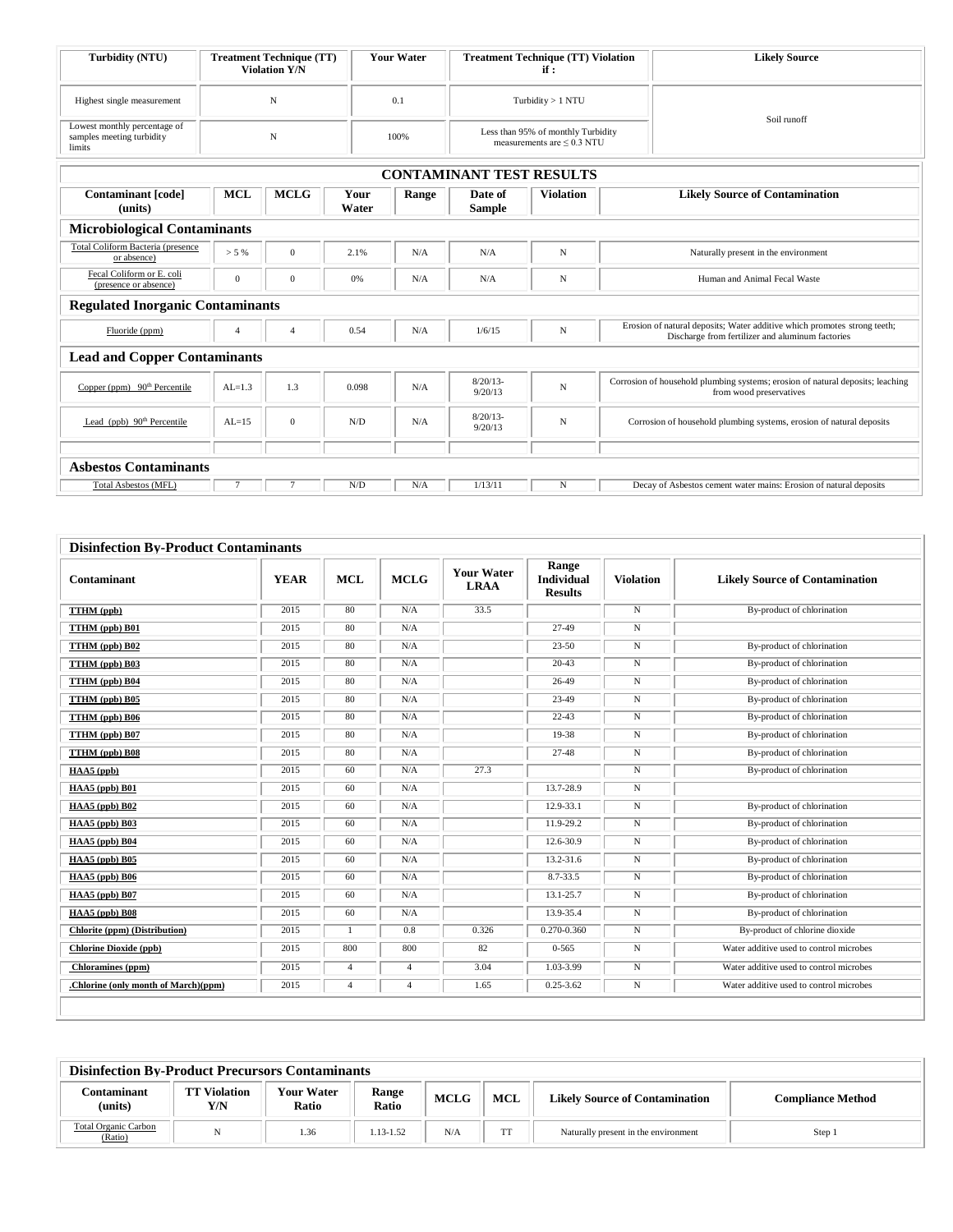|                     | <b>Step 1 TOC Removal Requirements</b>                    |           |      |  |  |  |  |  |  |  |
|---------------------|-----------------------------------------------------------|-----------|------|--|--|--|--|--|--|--|
| <b>Source Water</b> | Source Water Alkalinity Mg/L as CaCO3 (in<br>Percentages) |           |      |  |  |  |  |  |  |  |
| TOC (Mg/L)          | $0 - 60$                                                  | $>60-120$ | >120 |  |  |  |  |  |  |  |
| $>2.0 - 4.0$        | 35.0                                                      | 25.0      | 15.0 |  |  |  |  |  |  |  |
| $>4.0 - 8.0$        | 45.0                                                      | 35.0      | 25.0 |  |  |  |  |  |  |  |
| > 8.0               | 50.0                                                      | 40.0      | 30.0 |  |  |  |  |  |  |  |

#### **Additional Terms and Abbreviations**

*MCLG – Maximum Contaminant Level Goal – The level of a contaminant in drinking water below which there is no known or expected health risk. MCLGs allow for a margin of safety.*

*MCL – Maximum Contaminant Level – The highest level of a contaminant that is allowed in drinking water. MCLs* 

are set as close to MCLGs as feasible using the best available Treatment technology.<br>**TT** – Treatment Technique – is a required process intended to reduce the level of contaminant in drinking water.<br>AL – Action Level – The

*MFL-Million Fibers per Liter- A measurement of the presence of asbestos fibers that are longer than 10 micrometers*

*LRAA – Locational Running Annual Average – The average of sample analytical results for samples taken at a particular monitoring location during the previous four calendar quarters under the Stage 2 Disinfectants and Disinfection Byproducts Rule.*

# Unregulated Contaminant Monitoring Program

EPA uses the Unregulated Contaminant Monitoring (UCM) program to collect data for contaminants suspected to be present in drinking water, but that do not have health-based standards set under the Safe Drinking Water Act (SDWA). Every five years EPA reviews the list of contaminants, largely based on the Contaminant Candidate List. The SDWA Amendments of 1996 provide for:

 $\Box$  Monitoring no more than 30 contaminants every five years

 $\Box$  Monitoring only a representative sample of public water systems serving less than 10,000 people

 $\square$  Storing analytical results in a National Contaminant Occurrence Database (NCOD)

The UCM program progressed in several stages. Currently, EPA manages the program directly as specified in the Unregulated Contaminant Monitoring Rule (UCMR). The history of the UCM program includes:

- [UCMR 3 \(2012-2016\)](http://water.epa.gov/lawsregs/rulesregs/sdwa/ucmr/ucmr3/index.cfm) Current regulation monitoring for 30 contaminants (28 chemicals and 2 viruses) from 2012-2015.
- [UCMR 2 \(2007-2011\)](http://water.epa.gov/lawsregs/rulesregs/sdwa/ucmr/ucmr2/index.cfm) UCMR 2 monitoring was managed by EPA and established a new set of 25 chemical contaminants sampled during 2008-2010.
- [UCMR 1 \(2001-2005\)](http://water.epa.gov/lawsregs/rulesregs/sdwa/ucmr/ucmr1/index.cfm) The SDWA Amendments of 1996 redesigned the UCM program to incorporate a tiered monitoring approach and required monitoring for 25 contaminants (24 chemicals and one bacterial genus) during 2001-2003.
- [UCM-State Rounds 1 & 2 \(1988-1997\)](http://water.epa.gov/lawsregs/rulesregs/sdwa/ucmr/ucm_rounds_1-2.cfm) State drinking water programs managed the original program and required public water systems (PWSs) serving more than 500 people to monitor contaminants.

| <b>Harnett County Public Works</b> |                             |        |            |        | <b>Report #336670</b>   |                     |                      |              |  |  |
|------------------------------------|-----------------------------|--------|------------|--------|-------------------------|---------------------|----------------------|--------------|--|--|
| <b>Metro Water BPS #1</b>          |                             |        |            |        | <b>PWS ID NC0343045</b> |                     |                      |              |  |  |
| <b>UCMR</b> Assessment Monitoring  |                             |        |            |        |                         |                     |                      |              |  |  |
| Analyte<br>ID#                     | Analyte                     | Method | MRI.<br>J. | Result | Unit                    | Preparation<br>Date | <b>Analyzed Date</b> | $EEA$ ID $#$ |  |  |
| 1051                               | <b>Strontium</b>            | 200.8  | 0.3        | 47     | $\mu$ g/L               | 3/24/2015 12:15     | 3/25/2015 20:55      | 3209395      |  |  |
| 1080                               | <b>Chromium, Hexavalent</b> | 218.7  | 0.03       | 0.04   | $\mu$ g/L               |                     | 3/23/2015 22:06      | 3209398      |  |  |
| 1007                               | Chorate                     | 300.1  | 20         | 290    | $\mu$ g/L               |                     | 3/24/2015 17:49      | 329397       |  |  |

| <b>Harnett County Public Works</b>               |               |     |                                   |      |                  |                      | <b>Report #332059</b>   |         |
|--------------------------------------------------|---------------|-----|-----------------------------------|------|------------------|----------------------|-------------------------|---------|
| <b>Clearwell Effluent</b>                        |               |     |                                   |      |                  |                      | <b>PWS ID NC0343045</b> |         |
|                                                  |               |     | <b>UCMR</b> Assessment Monitoring |      |                  |                      |                         |         |
| MRL<br>Analyte<br>Method<br>Analyte<br>ID#<br>-- |               |     | Result                            | Unit | Preparation Date | <b>Analyzed Date</b> | $EEA$ ID $#$            |         |
| 2049                                             | 1.4 - Dioxane | 522 | 0.07                              | 4.8  | $\mu$ g/L        | 01/14/2015 07:20     | 01/14/2015 18:12        | 3167966 |

| <b>Harnett County Public Works</b> |                      |        |           |                                   | <b>Report #336671</b> |                         |                         |              |  |
|------------------------------------|----------------------|--------|-----------|-----------------------------------|-----------------------|-------------------------|-------------------------|--------------|--|
| <b>Clearwell Effluent</b>          |                      |        |           |                                   |                       |                         | <b>PWS ID NC0343045</b> |              |  |
|                                    |                      |        |           | <b>UCMR</b> Assessment Monitoring |                       |                         |                         |              |  |
| Analyte<br>ID#                     | Analyte              | Method | MRL<br>a, | Result                            | Unit                  | <b>Preparation Date</b> | <b>Analyzed Date</b>    | $EEA$ ID $#$ |  |
| 1051                               | <b>Strontium</b>     | 200.8  | 0.3       | 46                                | $\mu$ g/L             | 3/24/2015 12:15         | 3/25/2015 21:01         | 3209424      |  |
| 1080                               | Chromium, Hexavalent | 218.7  | 0.03      | 0.03                              | $\mu$ g/L             |                         | 3/23/2015 22:19         | 3209423      |  |
| 1007                               | <b>Chorate</b>       | 300.1  | 20        | 220                               | $\mu$ g/L             |                         | 3/24/2015 18:13         | 3209422      |  |
| 2049                               | 1,4-Dioxane          | 522    | 0.07      | 2.5                               | $\mu$ g/L             | 3/27/2015 11:14         | 3/27/2015 19:48         | 3209419      |  |

† EEA has demonstrated it can achieve these report limits in reagent water, but can not document them in all sample matrices